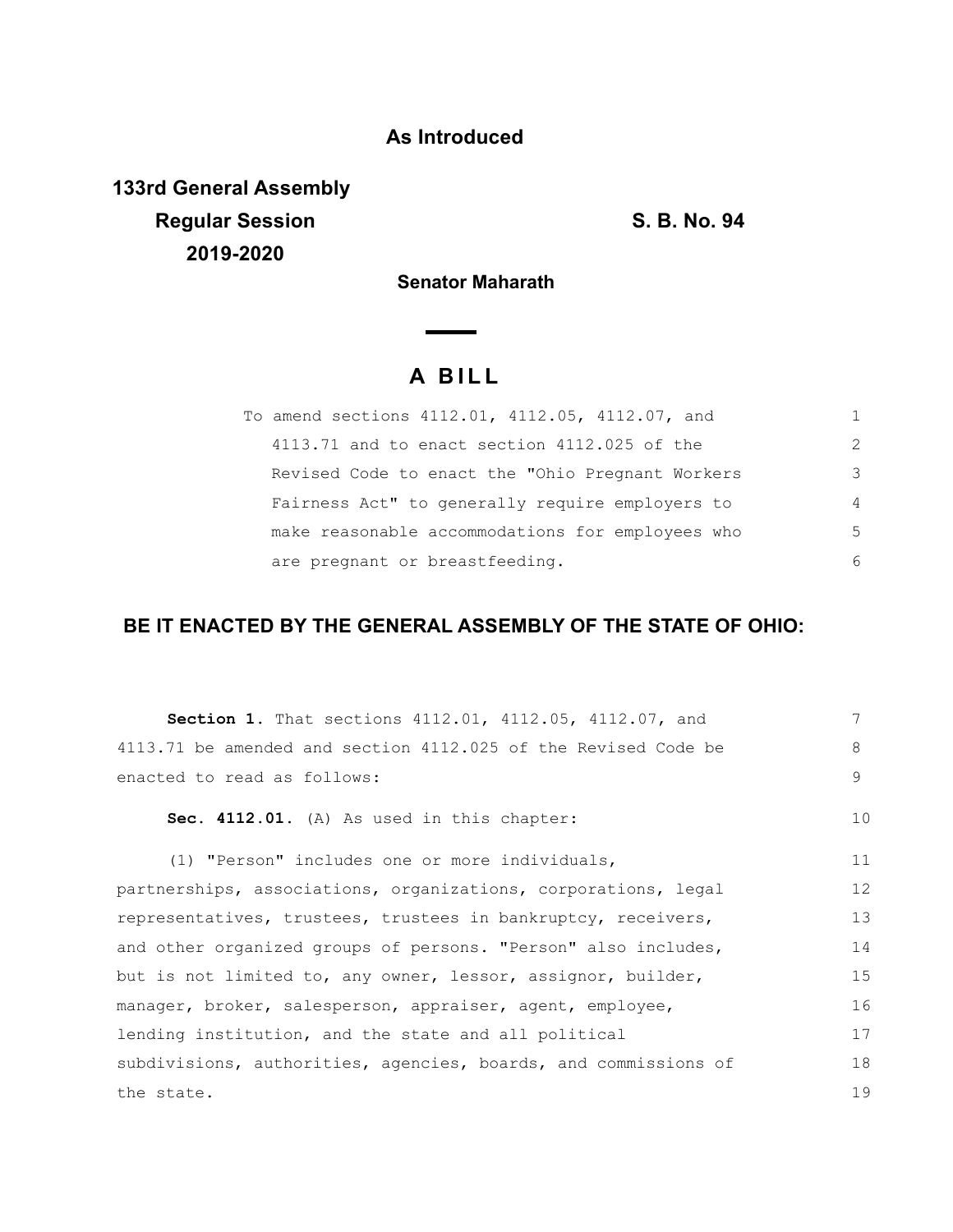#### **S. B. No. 94 Page 2 As Introduced**

(2) "Employer" includes the state, any political subdivision of the state, any person employing four or more persons within the state, and any person acting directly or indirectly in the interest of an employer. (3) "Employee" means an individual employed by any employer but does not include any individual employed in the domestic service of any person. (4) "Labor organization" includes any organization that exists, in whole or in part, for the purpose of collective bargaining or of dealing with employers concerning grievances, terms or conditions of employment, or other mutual aid or protection in relation to employment. (5) "Employment agency" includes any person regularly undertaking, with or without compensation, to procure opportunities to work or to procure, recruit, refer, or place employees. (6) "Commission" means the Ohio civil rights commission created by section 4112.03 of the Revised Code. (7) "Discriminate" includes segregate or separate. (8) "Unlawful discriminatory practice" means any act prohibited by section  $4112.02$ ,  $4112.021$ ,  $\theta$ r  $-4112.022$ , or 4112.025 of the Revised Code. (9) "Place of public accommodation" means any inn, restaurant, eating house, barbershop, public conveyance by air, land, or water, theater, store, other place for the sale of merchandise, or any other place of public accommodation or amusement of which the accommodations, advantages, facilities, or privileges are available to the public. 20 21 22 23 24 25 26 27 28 29 30 31 32 33 34 35 36 37 38 39 40 41 42 43 44 45 46 47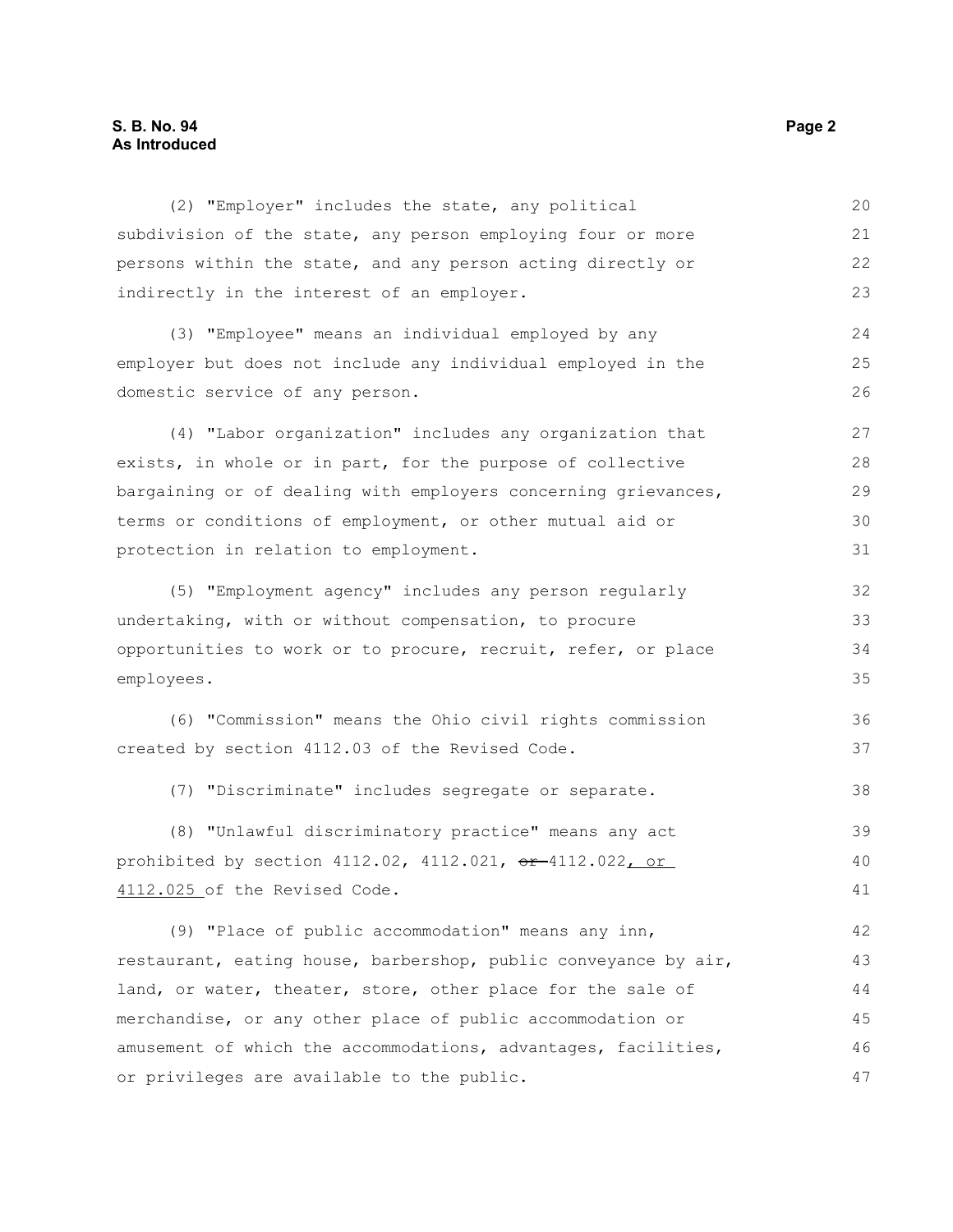#### **S. B. No. 94 Page 3 As Introduced**

(10) "Housing accommodations" includes any building or structure, or portion of a building or structure, that is used or occupied or is intended, arranged, or designed to be used or occupied as the home residence, dwelling, dwelling unit, or sleeping place of one or more individuals, groups, or families whether or not living independently of each other; and any vacant land offered for sale or lease. "Housing accommodations" also includes any housing accommodations held or offered for sale or rent by a real estate broker, salesperson, or agent, by any other person pursuant to authorization of the owner, by the owner, or by the owner's legal representative. 48 49 50 51 52 53 54 55 56 57 58

(11) "Restrictive covenant" means any specification limiting the transfer, rental, lease, or other use of any housing accommodations because of race, color, religion, sex, military status, familial status, national origin, disability, or ancestry, or any limitation based upon affiliation with or approval by any person, directly or indirectly, employing race, color, religion, sex, military status, familial status, national origin, disability, or ancestry as a condition of affiliation or approval.

(12) "Burial lot" means any lot for the burial of deceased persons within any public burial ground or cemetery, including, but not limited to, cemeteries owned and operated by municipal corporations, townships, or companies or associations incorporated for cemetery purposes.

(13) "Disability" means a physical or mental impairment that substantially limits one or more major life activities, including the functions of caring for one's self, performing manual tasks, walking, seeing, hearing, speaking, breathing, learning, and working; a record of a physical or mental 73 74 75 76 77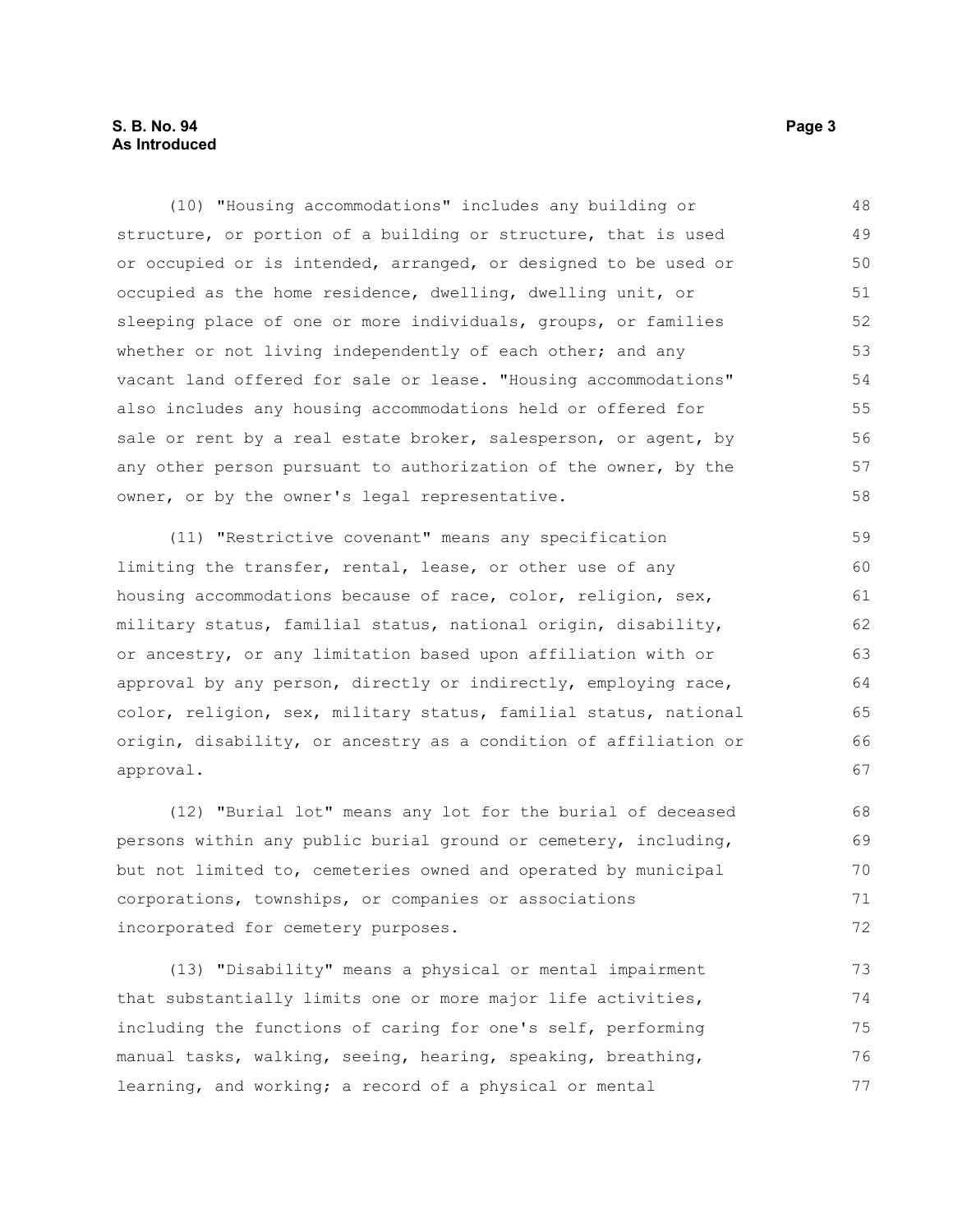impairment; or being regarded as having a physical or mental impairment. (14) Except as otherwise provided in section 4112.021 of the Revised Code, "age" means at least forty years old. (15) "Familial status" means either of the following: (a) One or more individuals who are under eighteen years of age and who are domiciled with a parent or guardian having legal custody of the individual or domiciled, with the written permission of the parent or guardian having legal custody, with a designee of the parent or guardian; (b) Any person who is pregnant or in the process of securing legal custody of any individual who is under eighteen years of age. (16)(a) Except as provided in division (A)(16)(b) of this section, "physical or mental impairment" includes any of the following: (i) Any physiological disorder or condition, cosmetic disfigurement, or anatomical loss affecting one or more of the following body systems: neurological; musculoskeletal; special sense organs; respiratory, including speech organs; cardiovascular; reproductive; digestive; genito-urinary; hemic and lymphatic; skin; and endocrine; (ii) Any mental or psychological disorder, including, but 78 79 80 81 82 83 84 85 86 87 88 89 90 91 92 93 94 95 96 97 98 99 100

not limited to, intellectual disability, organic brain syndrome, emotional or mental illness, and specific learning disabilities; 101 102

(iii) Diseases and conditions, including, but not limited to, orthopedic, visual, speech, and hearing impairments, cerebral palsy, autism, epilepsy, muscular dystrophy, multiple 103 104 105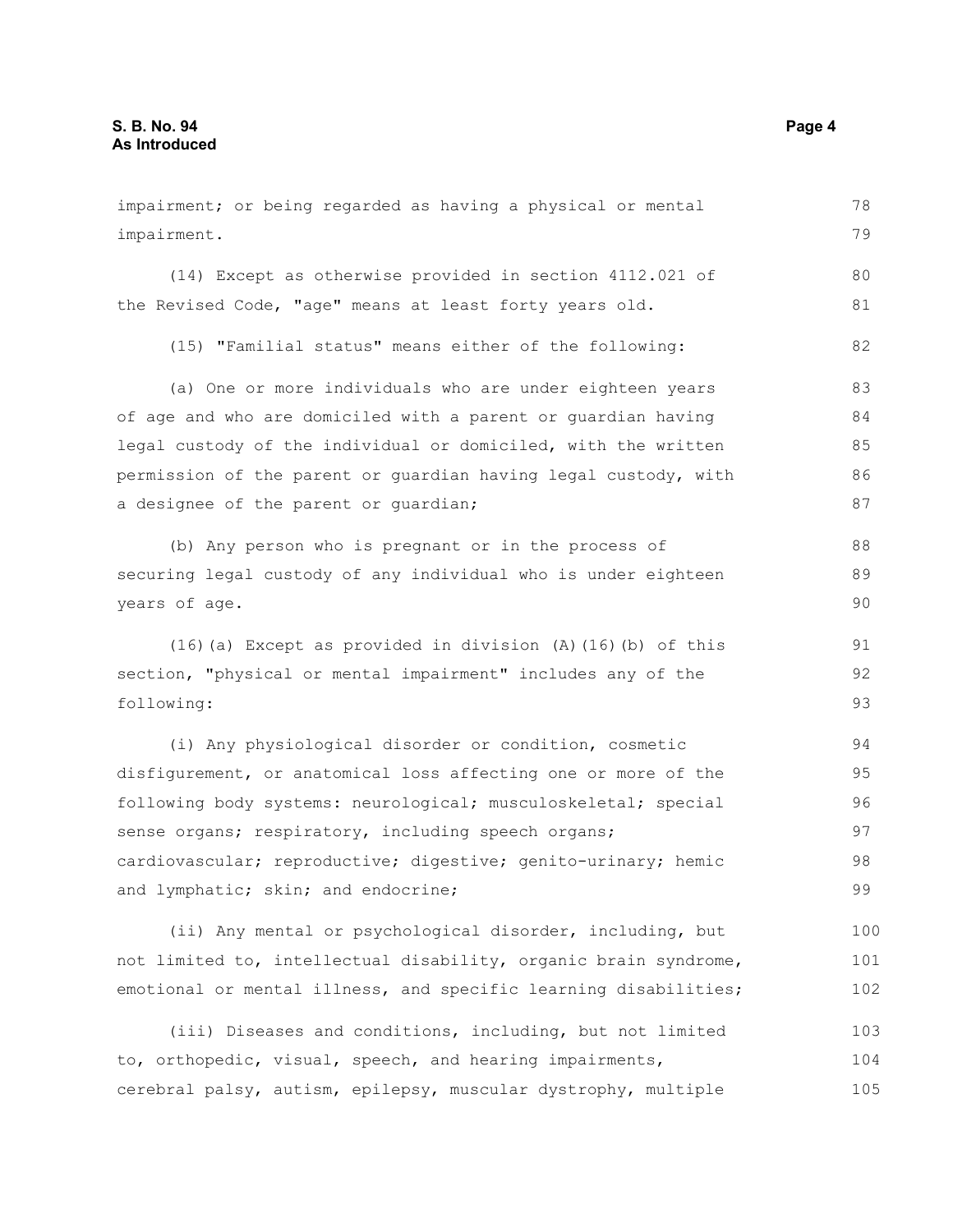| sclerosis, cancer, heart disease, diabetes, human                | 106 |
|------------------------------------------------------------------|-----|
| immunodeficiency virus infection, intellectual disability,       | 107 |
| emotional illness, drug addiction, and alcoholism.               | 108 |
| (b) "Physical or mental impairment" does not include any         | 109 |
| of the following:                                                | 110 |
| (i) Homosexuality and bisexuality;                               | 111 |
| (ii) Transvestism, transsexualism, pedophilia,                   | 112 |
| exhibitionism, voyeurism, gender identity disorders not          | 113 |
| resulting from physical impairments, or other sexual behavior    | 114 |
| disorders;                                                       | 115 |
| (iii) Compulsive gambling, kleptomania, or pyromania;            | 116 |
| (iv) Psychoactive substance use disorders resulting from         | 117 |
| the current illegal use of a controlled substance or the current | 118 |
| use of alcoholic beverages.                                      | 119 |
| (17) "Dwelling unit" means a single unit of residence for        | 120 |
| a family of one or more persons.                                 | 121 |
| (18) "Common use areas" means rooms, spaces, or elements         | 122 |
| inside or outside a building that are made available for the use | 123 |
| of residents of the building or their quests, and includes, but  | 124 |
| is not limited to, hallways, lounges, lobbies, laundry rooms,    | 125 |
| refuse rooms, mail rooms, recreational areas, and passageways    | 126 |
| among and between buildings.                                     | 127 |
| (19) "Public use areas" means interior or exterior rooms         | 128 |
| or spaces of a privately or publicly owned building that are     | 129 |
| made available to the general public.                            | 130 |
| (20) "Controlled substance" has the same meaning as in           | 131 |
| section 3719.01 of the Revised Code.                             | 132 |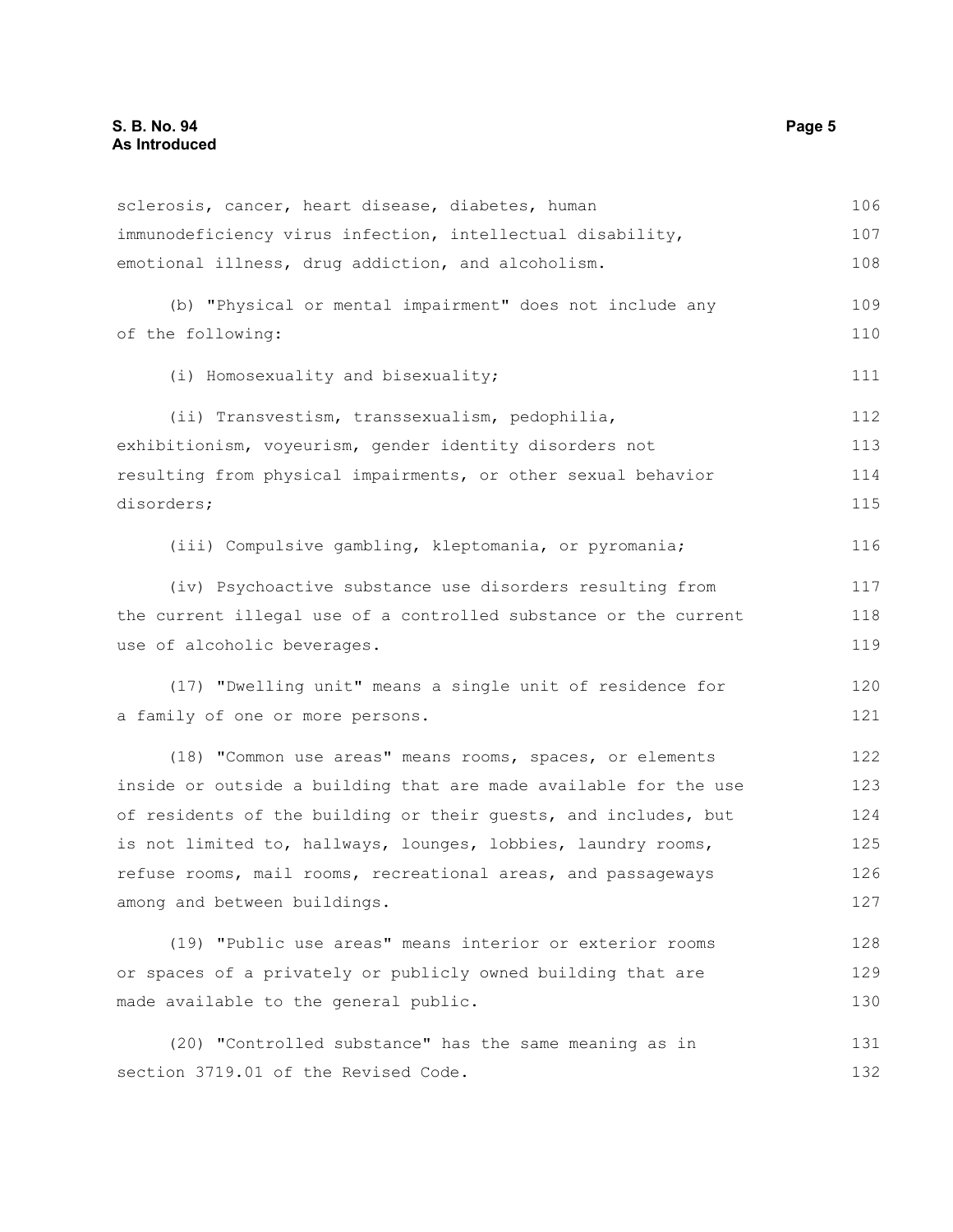(21) "Disabled tenant" means a tenant or prospective tenant who is a person with a disability. 133 134

(22) "Military status" means a person's status in "service in the uniformed services" as defined in section 5923.05 of the Revised Code.

(23) "Aggrieved person" includes both of the following:

(a) Any person who claims to have been injured by any unlawful discriminatory practice described in division (H) of section 4112.02 of the Revised Code; 139 140 141

(b) Any person who believes that the person will be injured by, any unlawful discriminatory practice described in division (H) of section 4112.02 of the Revised Code that is about to occur. 142 143 144 145

(B) For the purposes of divisions (A) to (F) of section 4112.02 of the Revised Code, the terms "because of sex" and "on the basis of sex" include, but are not limited to, because of or on the basis of pregnancy, any illness arising out of and occurring during the course of a pregnancy, childbirth, or related medical conditions. Women affected by pregnancy, childbirth, or related medical conditions shall be treated the same for all employment-related purposes, including receipt of benefits under fringe benefit programs, as other persons not so affected but similar in their ability or inability to work, and nothing in division (B) of section 4111.17 of the Revised Code shall be interpreted to permit otherwise. This division shall not be construed to require an employer to pay for health insurance benefits for abortion, except where the life of the mother would be endangered if the fetus were carried to term or except where medical complications have arisen from the 146 147 148 149 150 151 152 153 154 155 156 157 158 159 160 161

135 136 137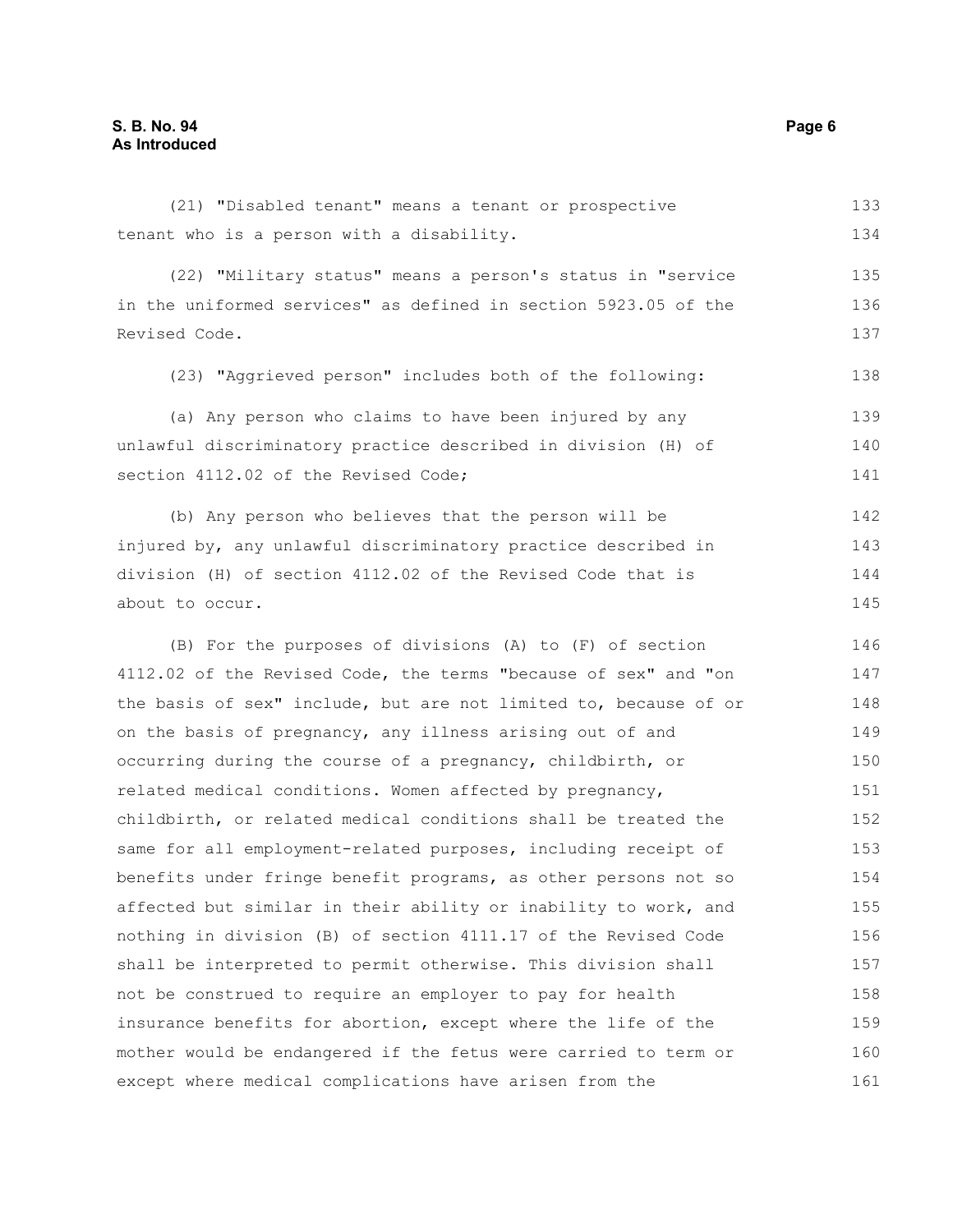| abortion, provided that nothing in this division precludes an    | 162 |
|------------------------------------------------------------------|-----|
| employer from providing abortion benefits or otherwise affects   | 163 |
| bargaining agreements in regard to abortion.                     | 164 |
| Sec. 4112.025. (A) As used in this section:                      | 165 |
| (1) "Reasonable accommodation" means a request for a             | 166 |
| change or modification in work duties.                           | 167 |
| (2) "Undue hardship" means any requirement that would            | 168 |
| require an employer to take an action with significant           | 169 |
| difficulty or expense when considered in light of factors,       | 170 |
| including all of the following:                                  | 171 |
| (a) The nature and cost of the accommodation needed under        | 172 |
| this section;                                                    | 173 |
| (b) The overall financial resources of the facility              | 174 |
| involved in providing the reasonable accommodation;              | 175 |
| (c) The number of persons employed at the facility;              | 176 |
| (d) The effect on expenses and resources or the impact           | 177 |
| otherwise of the accommodation on the operation of the facility; | 178 |
| (e) The overall financial resources of the employer and          | 179 |
| the overall size of the business of the employer with respect to | 180 |
| the number of its employees;                                     | 181 |
| (f) The type of operation of the employer, including the         | 182 |
| composition, structure, and functions of the workforce of the    | 183 |
| employer;                                                        | 184 |
| (g) The geographic separateness, administrative, or fiscal       | 185 |
| relationship of the facility in question to the employer.        | 186 |
| (3) "Pregnancy" has the same meaning as described in             | 187 |
| division (B) of section 4112.01 of the Revised Code, except that | 188 |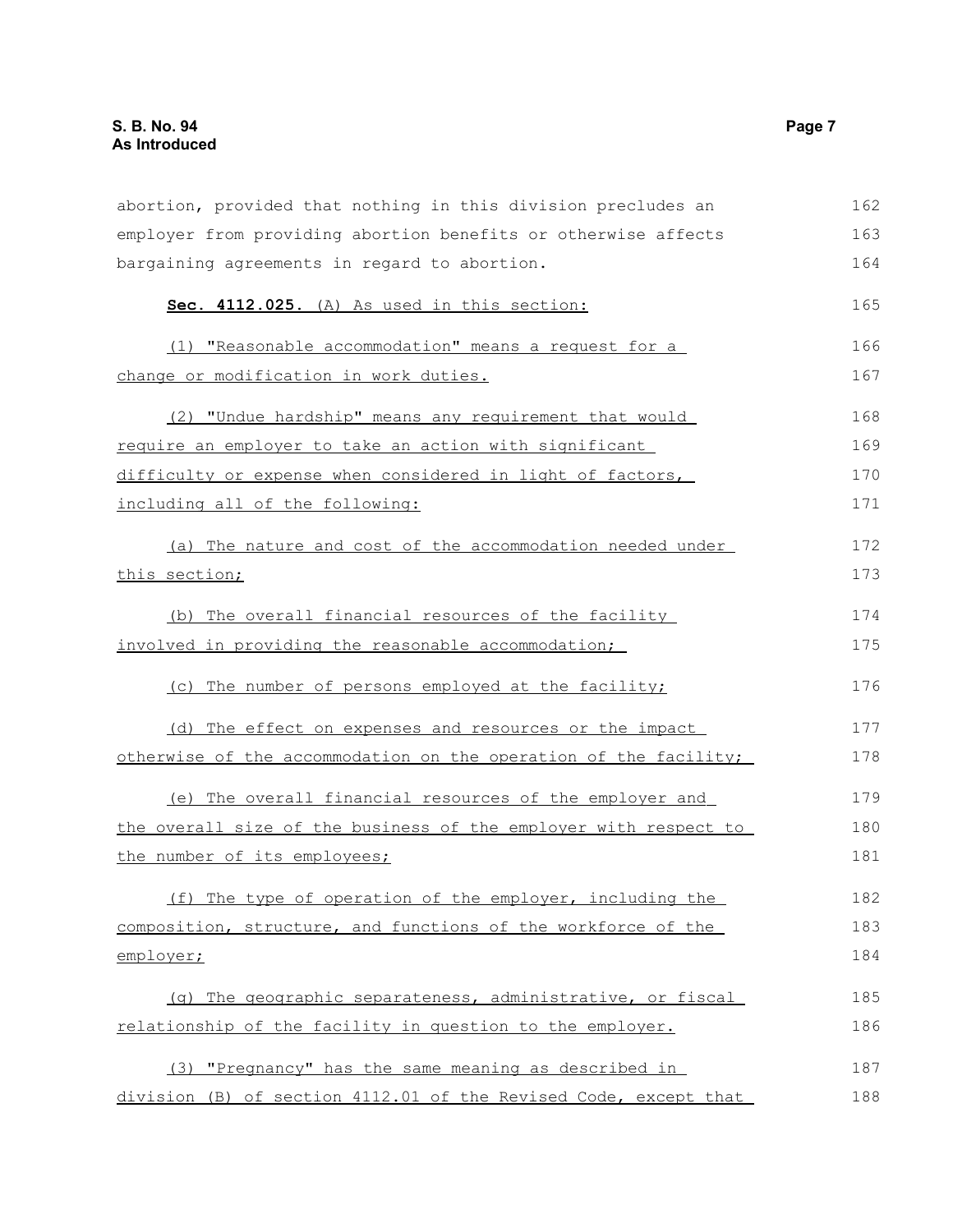| it also includes lactation or the need to express breast milk    | 189 |
|------------------------------------------------------------------|-----|
| for a nursing infant.                                            | 190 |
| (B) It shall be an unlawful discriminatory practice for          | 191 |
| any employer to do any of the following:                         | 192 |
| (1) Fail or refuse to make a reasonable accommodation to         | 193 |
| the known conditions related to an employee's pregnancy, unless  | 194 |
| the employer can demonstrate that such an accommodation would    | 195 |
| impose an undue hardship on the operation of the employer's      | 196 |
| business;                                                        | 197 |
| (2) Deny employment opportunities to an employee, on the         | 198 |
| basis of pregnancy, if the denial is based on the employer's     | 199 |
| need to make a reasonable accommodation to the known conditions  | 200 |
| related to the employee's pregnancy;                             | 201 |
| (3) Require an employee to take leave under any law              | 202 |
| providing for leave from employment or under the employer's      | 203 |
| leave policy if the employer can make another reasonable         | 204 |
| accommodation to the known conditions related to the employee's  | 205 |
| pregnancy;                                                       | 206 |
| (4) Take adverse action against an employee in the terms,        | 207 |
| conditions, or privileges of employment for requesting or using  | 208 |
| a reasonable accommodation to the known conditions related to    | 209 |
| the employee's pregnancy.                                        | 210 |
| (C) No employer shall be required by this section to do          | 211 |
| either of the following:                                         | 212 |
| (1) Create additional employment that the employer would         | 213 |
| not otherwise have created, unless the employer does so or would | 214 |
| do so to make reasonable accommodations for other employees;     | 215 |
| (2) Discharge any employee, transfer any employee with           | 216 |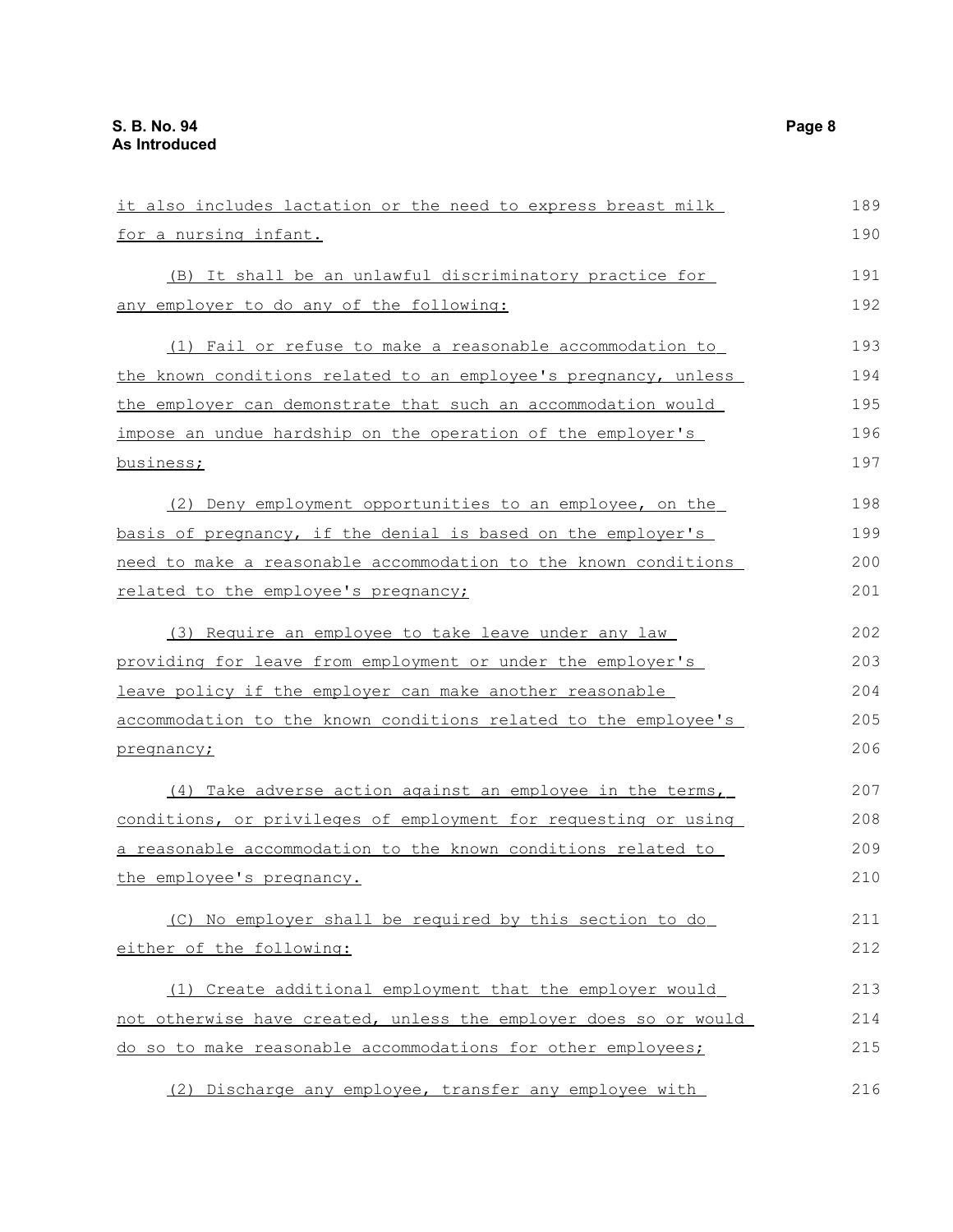| more seniority, or promote any employee who is not qualified to  | 217 |
|------------------------------------------------------------------|-----|
| perform the duties of the position, unless the employer does so  | 218 |
| or would do so to make reasonable accommodations for other       | 219 |
| employees.                                                       | 220 |
| (D) An employer shall engage in a timely, good faith, and        | 221 |
| interactive process with an employee to determine an effective   | 222 |
| reasonable accommodation to the known conditions related to the  | 223 |
| employee's pregnancy.                                            | 224 |
| (E) Nothing in this section pertaining to refusing to make       | 225 |
| a reasonable accommodation to the known conditions related to an | 226 |
| employee's pregnancy shall be construed to preempt, limit,       | 227 |
| diminish, or otherwise affect any other provision of law         | 228 |
| relating to discrimination on the basis of sex, or in any way    | 229 |
| diminish or invalidate the remedies, rights, and procedures that | 230 |
| provide greater or equal protection for employees affected by    | 231 |
| <u>pregnancy under any other provision of law.</u>               | 232 |
| Sec. 4112.05. (A) (1) The commission, as provided in this        | 233 |
| section, shall prevent any person from engaging in unlawful      | 234 |
| discriminatory practices.                                        | 235 |
| (2) The commission may at any time attempt to resolve            | 236 |
| allegations of unlawful discriminatory practices by the use of   | 237 |
| alternative dispute resolution, provided that, before            | 238 |
| instituting the formal hearing authorized by division (B) of     | 239 |
| this section, it shall attempt, by informal methods of           | 240 |
| conference, conciliation, and persuasion, to induce compliance   | 241 |
| with this chapter.                                               | 242 |
| (B) (1) Any person may file a charge with the commission         | 243 |
| alleging that another person has engaged or is engaging in an    | 244 |
| unlawful discriminatory practice. In the case of a charge        | 245 |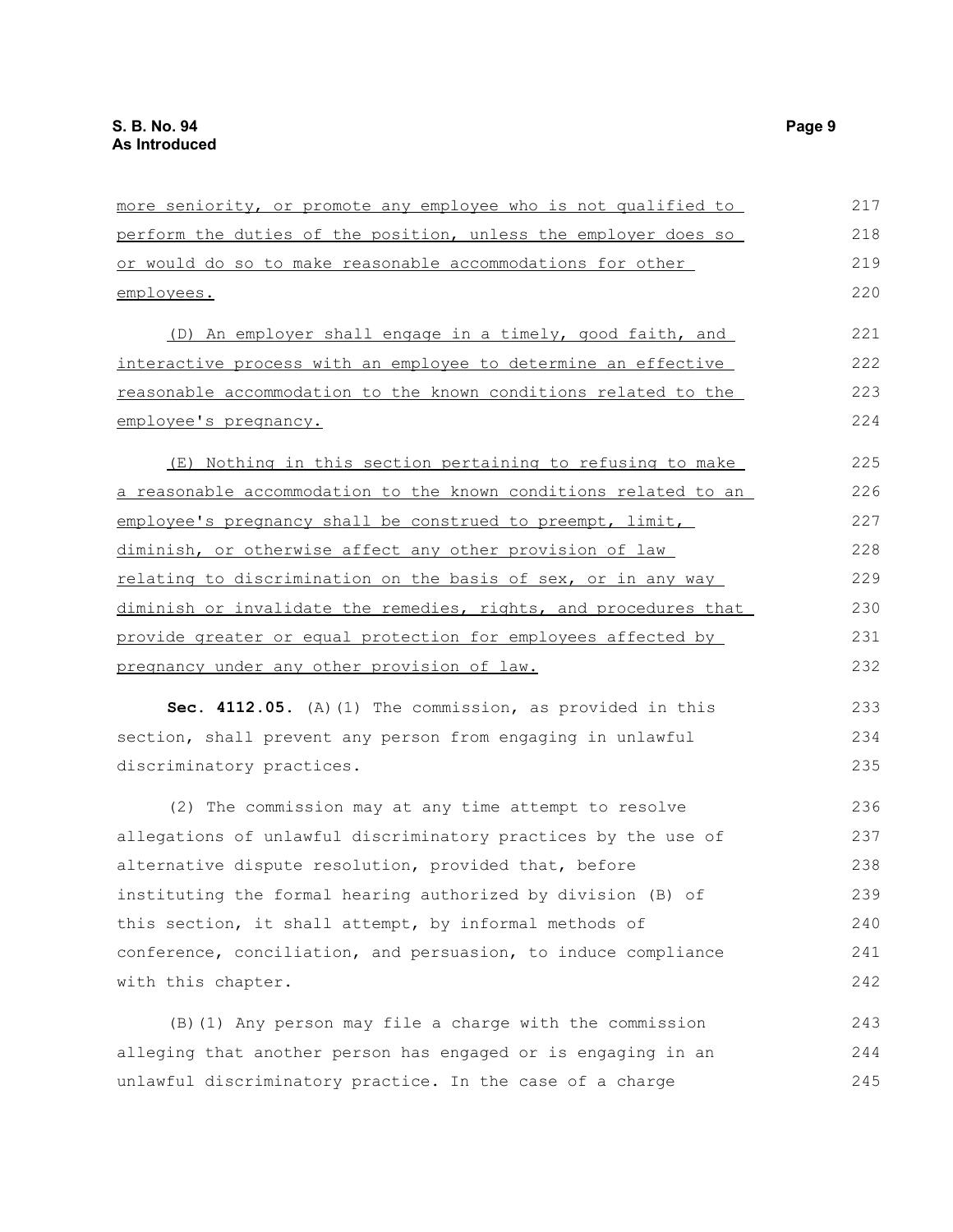alleging an unlawful discriminatory practice described in division  $(A)$ ,  $(B)$ ,  $(C)$ ,  $(D)$ ,  $(E)$ ,  $(F)$ ,  $(G)$ ,  $(I)$ , or  $(J)$  of section 4112.02 or in section 4112.021 or 4112.022 of the Revised Code, the charge shall be in writing and under oath and shall be filed with the commission within six months after the alleged unlawful discriminatory practice was committed. In the case of a charge alleging an unlawful discriminatory practice described in division (H) of section 4112.02 or section 4112.025 of the Revised Code, the charge shall be in writing and under oath and shall be filed with the commission within one year after the alleged unlawful discriminatory practice was committed. (a) An oath under this chapter may be made in any form of affirmation the person deems binding on the person's conscience. Acceptable forms include, but are not limited to, declarations made under penalty of perjury. (b) Any charge timely received, via facsimile, postal mail, electronic mail, or otherwise, may be signed under oath after the limitations period for filing set forth under division (B)(1) of this section and will relate back to the original filing date. (2) Upon receiving a charge, the commission may initiate a preliminary investigation to determine whether it is probable that an unlawful discriminatory practice has been or is being 246 247 248 249 250 251 252 253 254 255 256 257 258 259 260 261 262 263 264 265 266 267 268 269

engaged in. The commission also may conduct, upon its own initiative and independent of the filing of any charges, a preliminary investigation relating to any of the unlawful discriminatory practices described in division (A), (B), (C), (D),  $(E)$ ,  $(F)$ ,  $(I)$ , or  $(J)$  of section 4112.02 or in section 4112.021-or, 4112.022, or 4112.025 of the Revised Code. Prior 270 271 272 273 274 275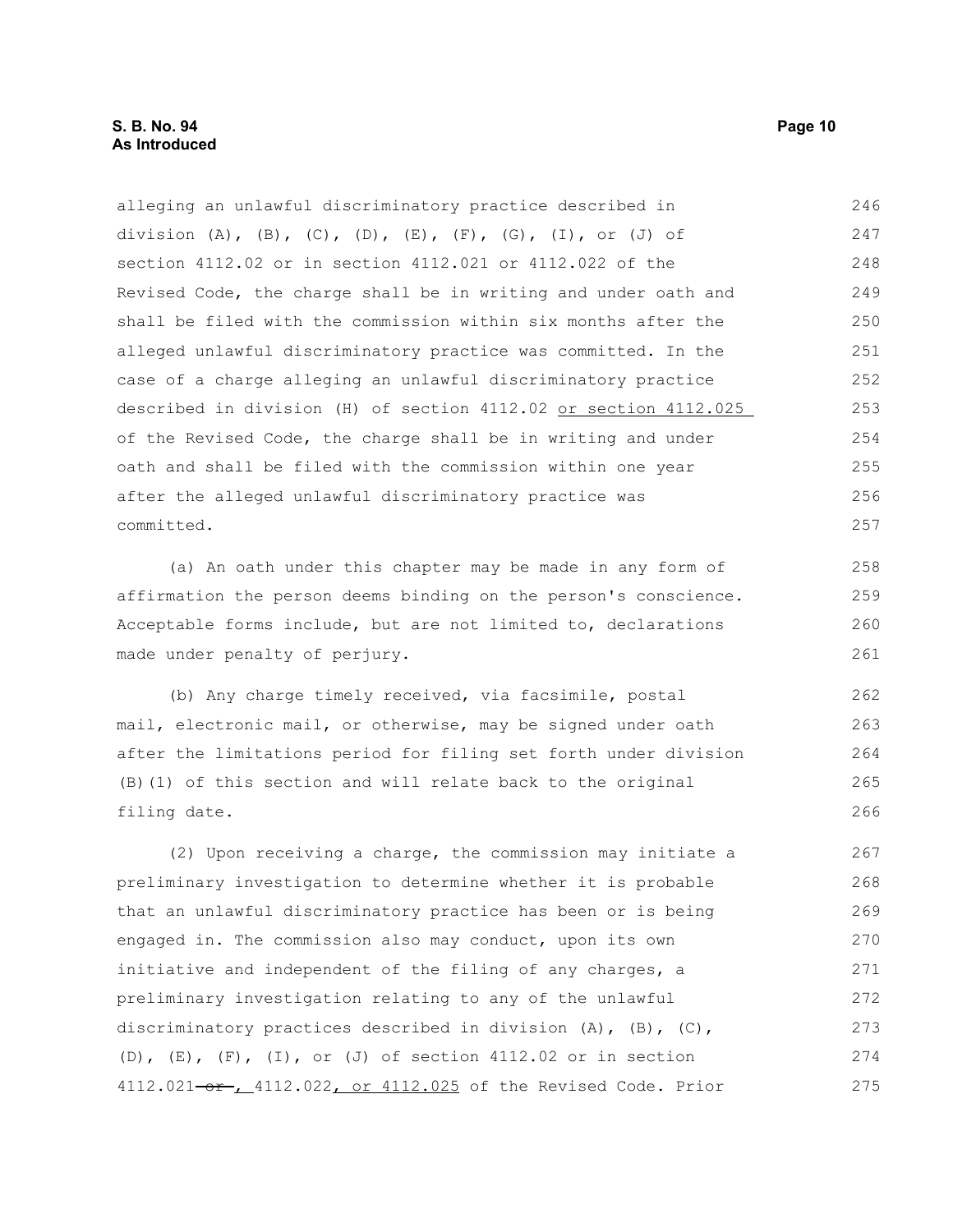to a notification of a complainant under division (B)(4) of this section or prior to the commencement of informal methods of conference, conciliation, and persuasion, or alternative dispute resolution, under that division, the members of the commission and the officers and employees of the commission shall not make public in any manner and shall retain as confidential all information that was obtained as a result of or that otherwise pertains to a preliminary investigation other than one described in division (B)(3) of this section. 276 277 278 279 280 281 282 283 284

(3)(a) Unless it is impracticable to do so and subject to its authority under division (B)(3)(d) of this section, the commission shall complete a preliminary investigation of a charge filed pursuant to division (B)(1) of this section that alleges an unlawful discriminatory practice described in division (H) of section 4112.02 of the Revised Code, and shall take one of the following actions, within one hundred days after the filing of the charge:

(i) Notify the complainant and the respondent that it is not probable that an unlawful discriminatory practice described in division (H) of section 4112.02 of the Revised Code has been or is being engaged in and that the commission will not issue a complaint in the matter; 293 294 295 296 297

(ii) Initiate a complaint and schedule it for informal methods of conference, conciliation, and persuasion, or alternative dispute resolution; 298 299 300

(iii) Initiate a complaint and refer it to the attorney general with a recommendation to seek a temporary or permanent injunction or a temporary restraining order. If this action is taken, the attorney general shall apply, as expeditiously as possible after receipt of the complaint, to the court of common 301 302 303 304 305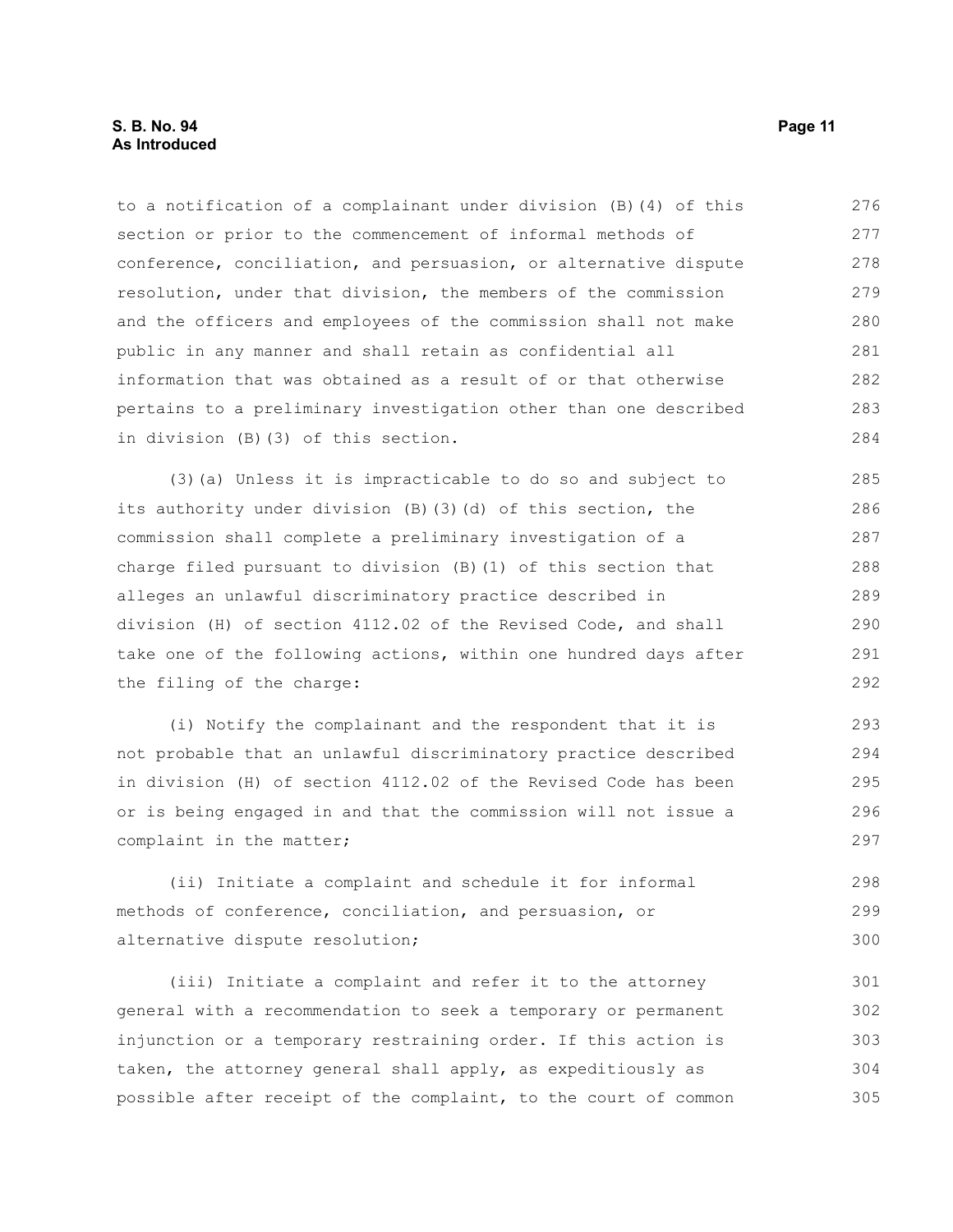pleas of the county in which the unlawful discriminatory practice allegedly occurred for the appropriate injunction or order, and the court shall hear and determine the application as expeditiously as possible. 306 307 308 309

(b) If it is not practicable to comply with the requirements of division (B)(3)(a) of this section within the one-hundred-day period described in that division, the commission shall notify the complainant and the respondent in writing of the reasons for the noncompliance. 310 311 312 313 314

(c) Prior to the issuance of a complaint under division (B)(3)(a)(ii) or (iii) of this section or prior to a notification of the complainant and the respondent under division  $(B)$   $(3)$   $(a)$   $(i)$  of this section, the members of the commission and the officers and employees of the commission shall not make public in any manner and shall retain as confidential all information that was obtained as a result of or that otherwise pertains to a preliminary investigation of a charge filed pursuant to division (B)(1) of this section that alleges an unlawful discriminatory practice described in division (H) of section 4112.02 of the Revised Code. 315 316 317 318 319 320 321 322 323 324 325

(d) Notwithstanding the types of action described in divisions (B)(3)(a)(ii) and (iii) of this section, prior to the issuance of a complaint or the referral of a complaint to the attorney general and prior to endeavoring to eliminate an unlawful discriminatory practice described in division (H) of section 4112.02 of the Revised Code by informal methods of conference, conciliation, and persuasion, or by alternative dispute resolution, the commission may seek a temporary or permanent injunction or a temporary restraining order in the court of common pleas of the county in which the unlawful 326 327 328 329 330 331 332 333 334 335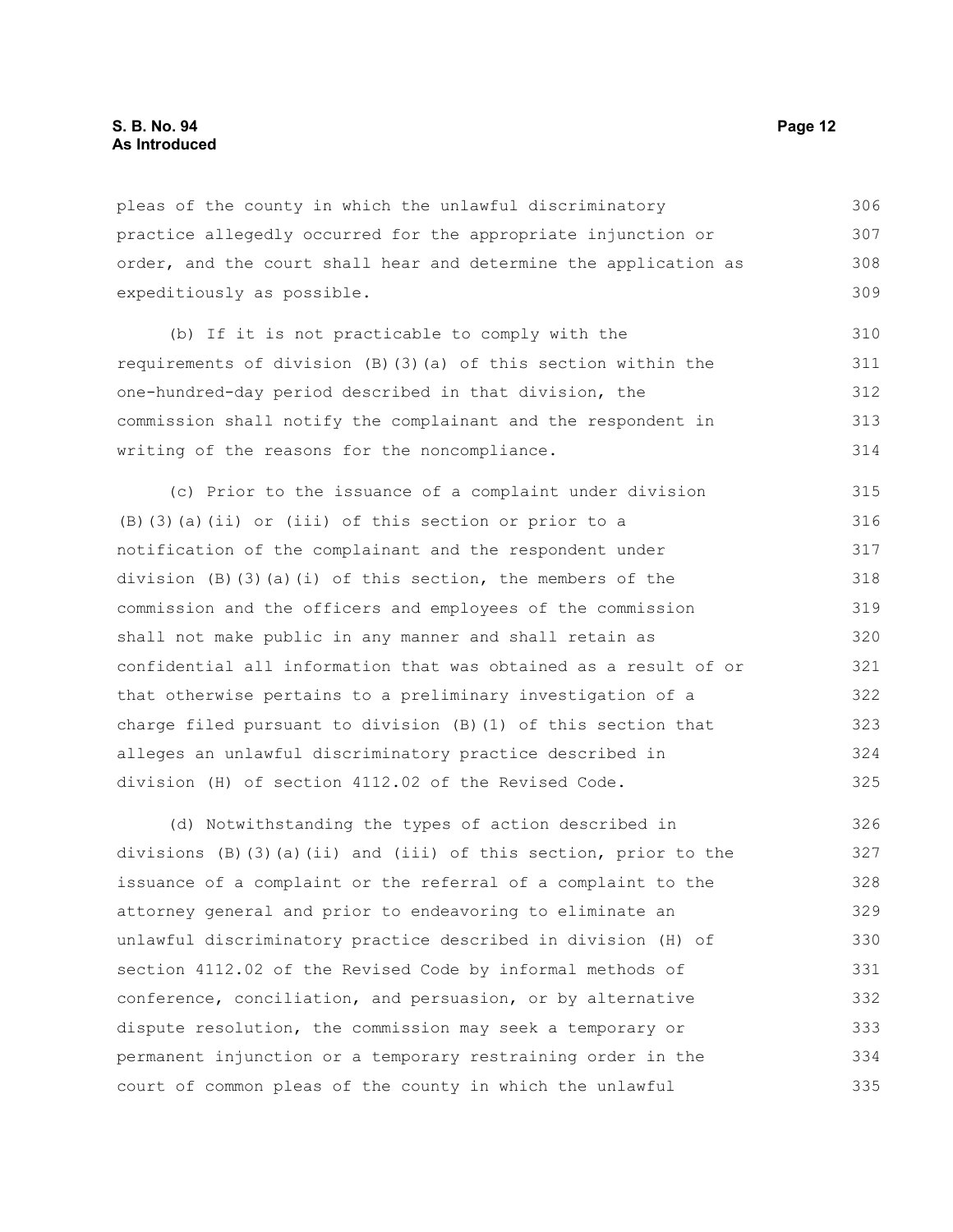336

discriminatory practice allegedly occurred.

(4) If the commission determines after a preliminary investigation other than one described in division (B)(3) of this section that it is not probable that an unlawful discriminatory practice has been or is being engaged in, it shall notify any complainant under division (B)(1) of this section that it has so determined and that it will not issue a complaint in the matter. If the commission determines after a preliminary investigation other than the one described in division (B)(3) of this section that it is probable that an unlawful discriminatory practice has been or is being engaged in, it shall endeavor to eliminate the practice by informal methods of conference, conciliation, and persuasion, or by alternative dispute resolution. 337 338 339 340 341 342 343 344 345 346 347 348 349

(5) Nothing said or done during informal methods of conference, conciliation, and persuasion, or during alternative dispute resolution, under this section shall be disclosed by any member of the commission or its staff or be used as evidence in any subsequent hearing or other proceeding. If, after a preliminary investigation and the use of informal methods of conference, conciliation, and persuasion, or alternative dispute resolution, under this section, the commission is satisfied that any unlawful discriminatory practice will be eliminated, it may treat the charge involved as being conciliated and enter that disposition on the records of the commission. If the commission fails to effect the elimination of an unlawful discriminatory practice by informal methods of conference, conciliation, and persuasion, or by alternative dispute resolution under this section and to obtain voluntary compliance with this chapter, the commission shall issue and cause to be served upon any person, including the respondent against whom a complainant has 350 351 352 353 354 355 356 357 358 359 360 361 362 363 364 365 366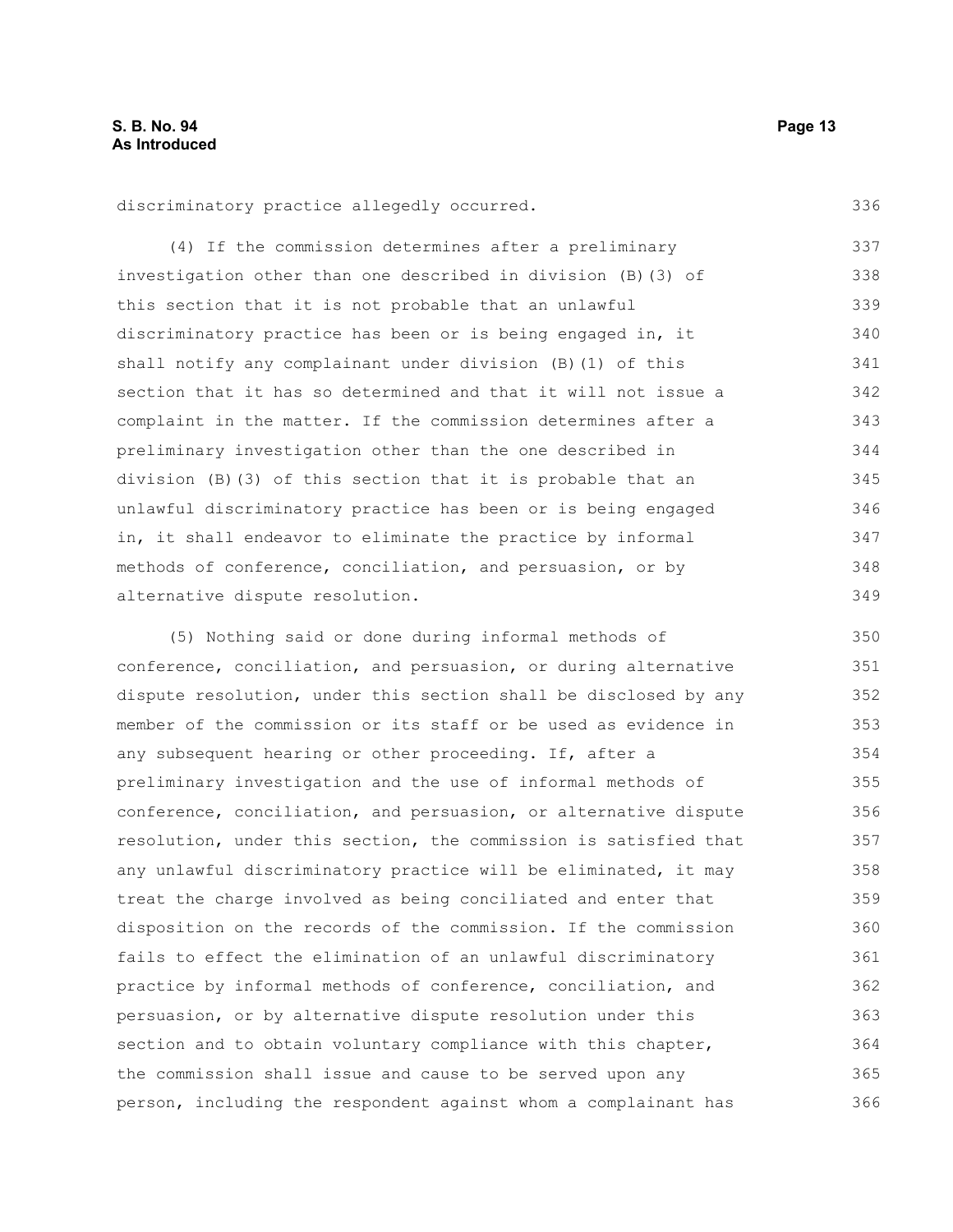#### **S. B. No. 94 Page 14 As Introduced**

filed a charge pursuant to division (B)(1) of this section, a complaint stating the charges involved and containing a notice of an opportunity for a hearing before the commission, a member of the commission, or a hearing examiner at a place that is stated in the notice and that is located within the county in which the alleged unlawful discriminatory practice has occurred or is occurring or in which the respondent resides or transacts business. The hearing shall be held not less than thirty days after the service of the complaint upon the complainant, the aggrieved persons other than the complainant on whose behalf the complaint is issued, and the respondent, unless the complainant, an aggrieved person, or the respondent elects to proceed under division (A)(2) of section 4112.051 of the Revised Code when that division is applicable. If a complaint pertains to an alleged unlawful discriminatory practice described in division (H) of section 4112.02 of the Revised Code, the complaint shall notify the complainant, an aggrieved person, and the respondent of the right of the complainant, an aggrieved person, or the respondent to elect to proceed with the administrative hearing process under this section or to proceed under division (A)(2) of section 4112.051 of the Revised Code. 367 368 369 370 371 372 373 374 375 376 377 378 379 380 381 382 383 384 385 386 387

(6) The attorney general shall represent the commission at any hearing held pursuant to division (B)(5) of this section and shall present the evidence in support of the complaint.

(7) Any complaint issued pursuant to division (B)(5) of this section after the filing of a charge under division (B)(1) of this section shall be so issued within one year after the complainant filed the charge with respect to an alleged unlawful discriminatory practice. 391 392 393 394 395

(C)(1) Any complaint issued pursuant to division (B) of

396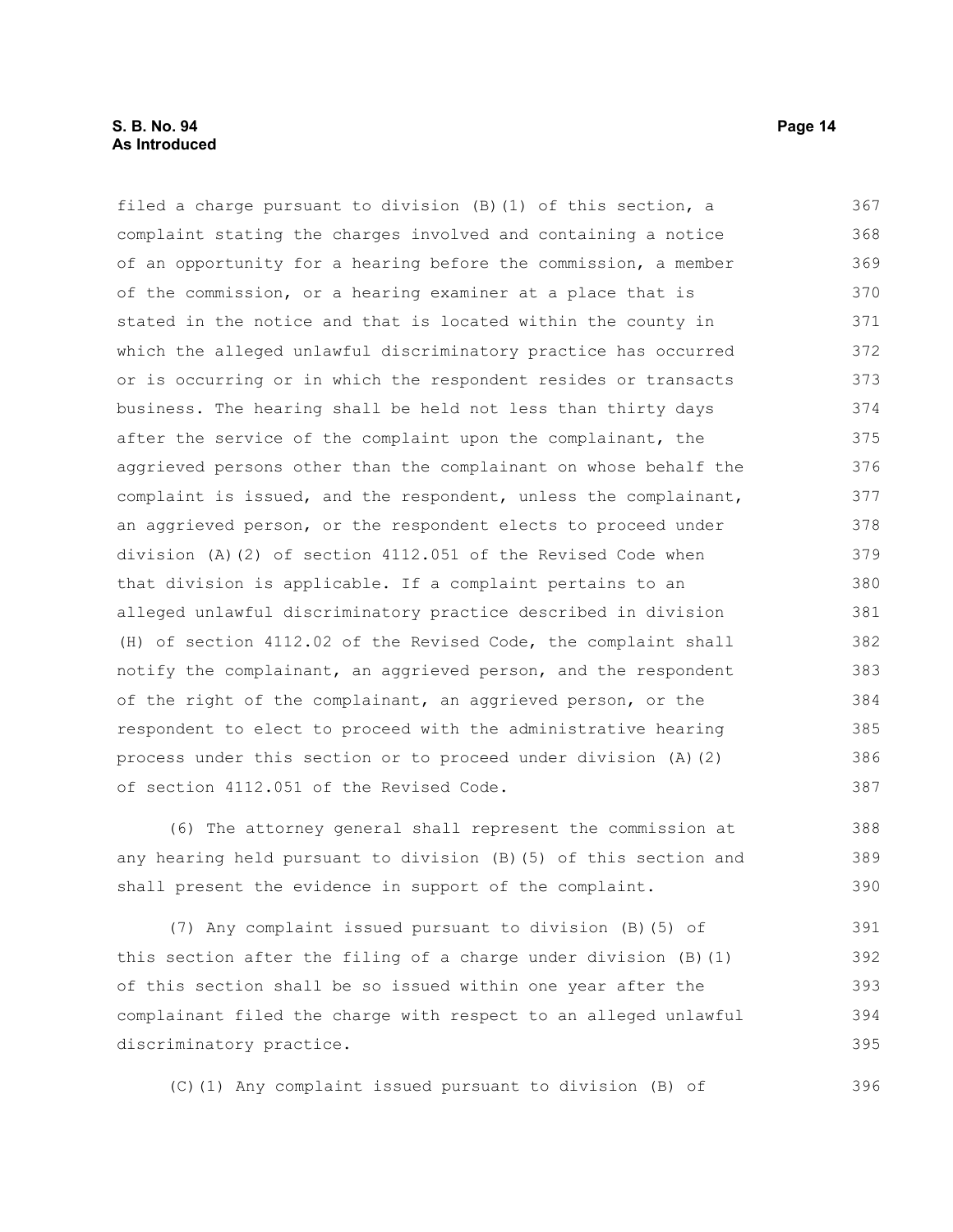this section may be amended by the commission, a member of the commission, or the hearing examiner conducting a hearing under division (B) of this section. 397 398 399

(a) Except as provided in division (C)(1)(b) of this section, a complaint issued pursuant to division (B) of this section may be amended at any time prior to or during the hearing. 400 401 402 403

(b) If a complaint issued pursuant to division (B) of this section alleges an unlawful discriminatory practice described in division (H) of section 4112.02 of the Revised Code, the complaint may be amended at any time up to seven days prior to the hearing and not thereafter. 404 405 406 407 408

(2) The respondent has the right to file an answer or an amended answer to the original and amended complaints and to appear at the hearing in person, by attorney, or otherwise to examine and cross-examine witnesses. 409 410 411 412

(D) The complainant shall be a party to a hearing under division (B) of this section, and any person who is an indispensable party to a complete determination or settlement of a question involved in the hearing shall be joined. Any aggrieved person who has or claims an interest in the subject of the hearing and in obtaining or preventing relief against the unlawful discriminatory practices complained of shall be permitted to appear only for the presentation of oral or written arguments, to present evidence, perform direct and crossexamination, and be represented by counsel. The commission shall adopt rules, in accordance with Chapter 119. of the Revised Code governing the authority granted under this division. 413 414 415 416 417 418 419 420 421 422 423 424

(E) In any hearing under division (B) of this section, the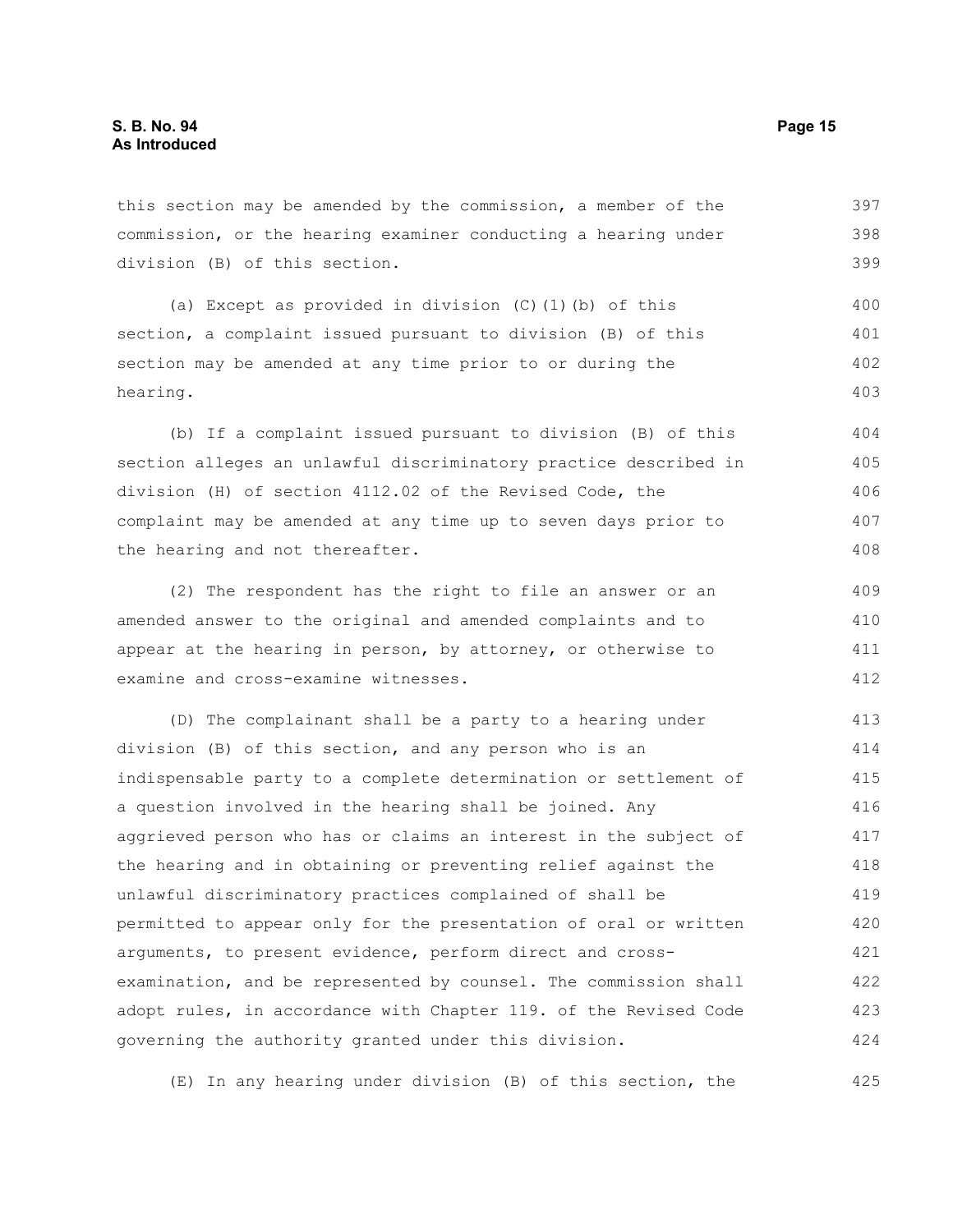commission, a member of the commission, or the hearing examiner shall not be bound by the Rules of Evidence but, in ascertaining the practices followed by the respondent, shall take into account all reliable, probative, and substantial statistical or other evidence produced at the hearing that may tend to prove the existence of a predetermined pattern of employment or membership, provided that nothing contained in this section shall be construed to authorize or require any person to observe the proportion that persons of any race, color, religion, sex, military status, familial status, national origin, disability, age, or ancestry bear to the total population or in accordance with any criterion other than the individual qualifications of the applicant. 426 427 428 429 430 431 432 433 434 435 436 437 438

(F) The testimony taken at a hearing under division (B) of this section shall be under oath and shall be reduced to writing and filed with the commission. Thereafter, in its discretion, the commission, upon the service of a notice upon the complainant and the respondent that indicates an opportunity to be present, may take further testimony or hear argument.

(G)(1)(a) If, upon all reliable, probative, and substantial evidence presented at a hearing under division (B) of this section, the commission determines that the respondent has engaged in, or is engaging in, any unlawful discriminatory practice, whether against the complainant or others, the commission shall state its findings of fact and conclusions of law and shall issue and, subject to the provisions of Chapter 119. of the Revised Code, cause to be served on the respondent an order requiring the respondent to do all of the following: 445 446 447 448 449 450 451 452 453

(i) Cease and desist from the unlawful discriminatory practice; 454 455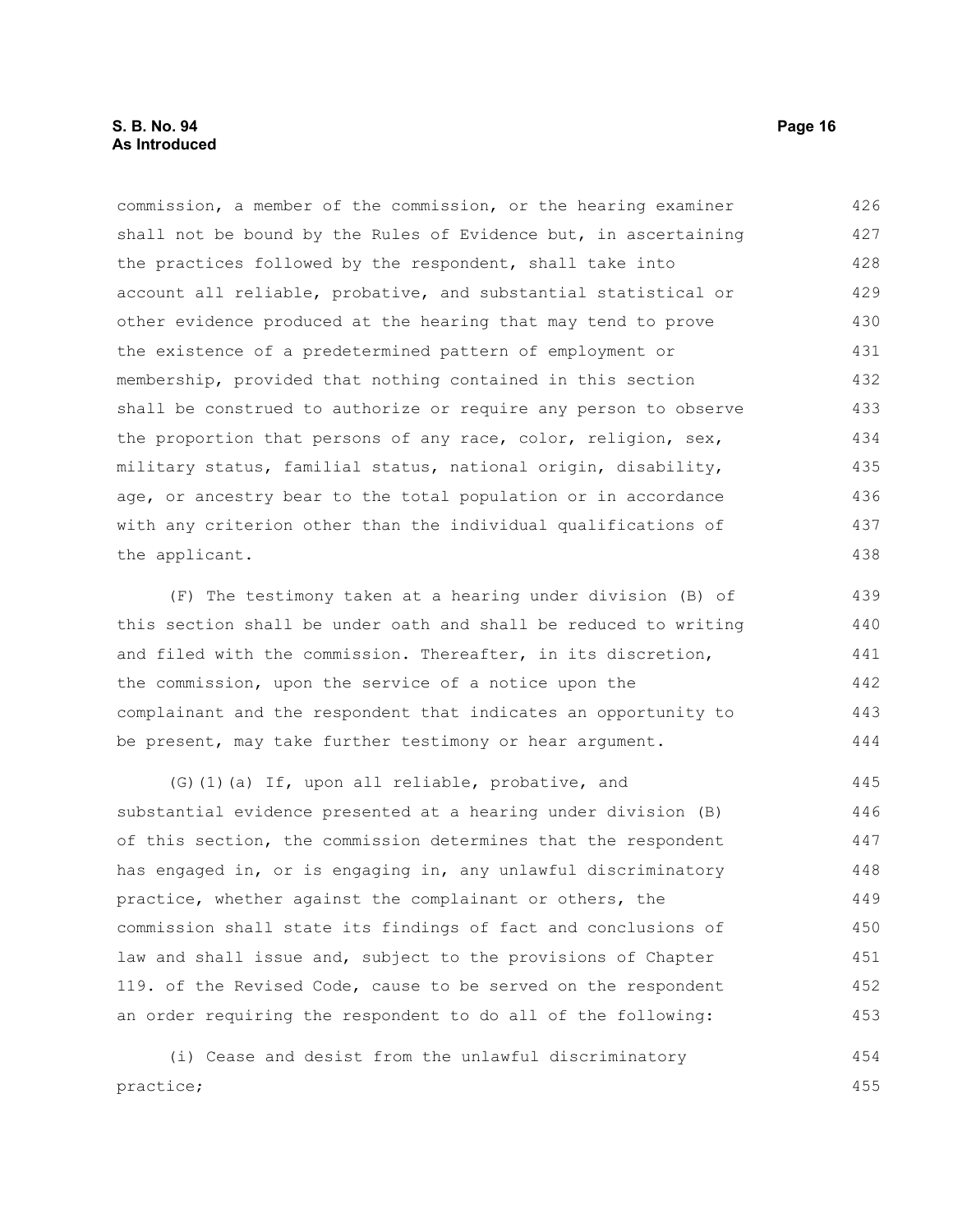#### **S. B. No. 94 Page 17 As Introduced**

(ii) Take any further affirmative or other action that will effectuate the purposes of this chapter, including, but not limited to, hiring, reinstatement, or upgrading of employees with or without back pay, or admission or restoration to union membership; 456 457 458 459 460

(iii) Report to the commission the manner of compliance. 461

If the commission directs payment of back pay, it shall make allowance for interim earnings. 462 463

(b) If the commission finds a violation of division (H) of section 4112.02 of the Revised Code, in addition to the action described in division  $(G)$  (1)(a) of this section, the commission additionally may require the respondent to undergo remediation in the form of a class, seminar, or any other type of remediation approved by the commission, may require the respondent to pay actual damages and reasonable attorney's fees, and may, to vindicate the public interest, assess a civil penalty against the respondent as follows: 464 465 466 467 468 469 470 471 472

(i) If division (G)(1)(b)(ii) or (iii) of this section does not apply, a civil penalty in an amount not to exceed ten thousand dollars; 473 474 475

(ii) If division (G)(1)(b)(iii) of this section does not apply and if the respondent has been determined by a final order of the commission or by a final judgment of a court to have committed one violation of division (H) of section 4112.02 of the Revised Code during the five-year period immediately preceding the date on which a complaint was issued pursuant to division (B) of this section, a civil penalty in an amount not to exceed twenty-five thousand dollars; 476 477 478 479 480 481 482 483

(iii) If the respondent has been determined by a final 484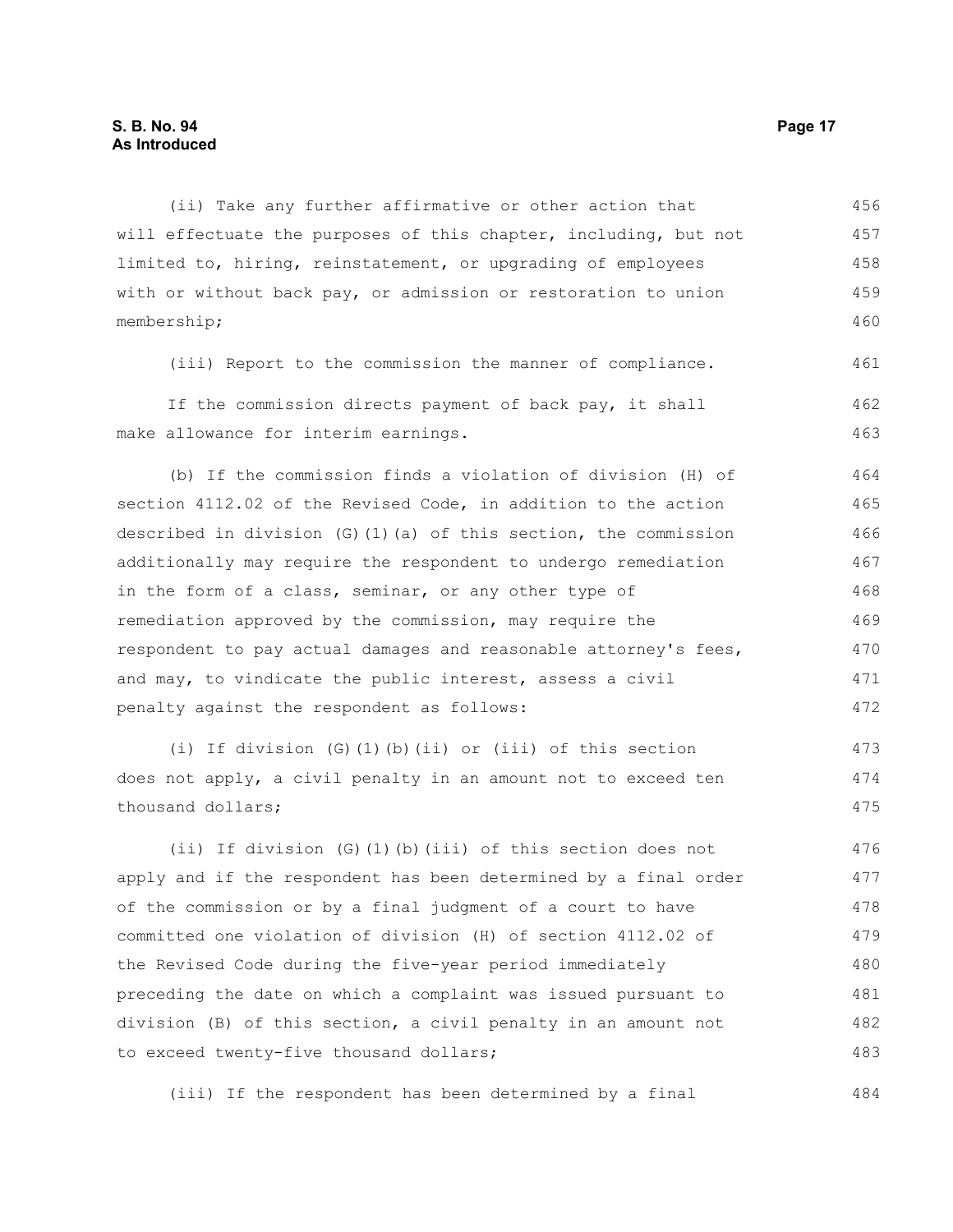#### **S. B. No. 94 Page 18 As Introduced**

order of the commission or by a final judgment of a court to have committed two or more violations of division (H) of section 4112.02 of the Revised Code during the seven-year period immediately preceding the date on which a complaint was issued pursuant to division (B) of this section, a civil penalty damages in an amount not to exceed fifty thousand dollars. 485 486 487 488 489 490

(2) Upon the submission of reports of compliance, the commission may issue a declaratory order stating that the respondent has ceased to engage in particular unlawful discriminatory practices. 491 492 493 494

(H) If the commission finds that no probable cause exists for crediting charges of unlawful discriminatory practices or if, upon all the evidence presented at a hearing under division (B) of this section on a charge, the commission finds that a respondent has not engaged in any unlawful discriminatory practice against the complainant or others, it shall state its findings of fact and shall issue and cause to be served on the complainant an order dismissing the complaint as to the respondent. A copy of the order shall be delivered in all cases to the attorney general and any other public officers whom the commission considers proper. 495 496 497 498 499 500 501 502 503 504 505

If, upon all the evidence presented at a hearing under division (B) of this section on a charge, the commission finds that a respondent has not engaged in any unlawful discriminatory practice against the complainant or others, it may award to the respondent reasonable attorney's fees to the extent provided in 5 U.S.C. 504 and accompanying regulations. 506 507 508 509 510 511

(I) Until the time period for appeal set forth in division (H) of section 4112.06 of the Revised Code expires, the commission, subject to the provisions of Chapter 119. of the 512 513 514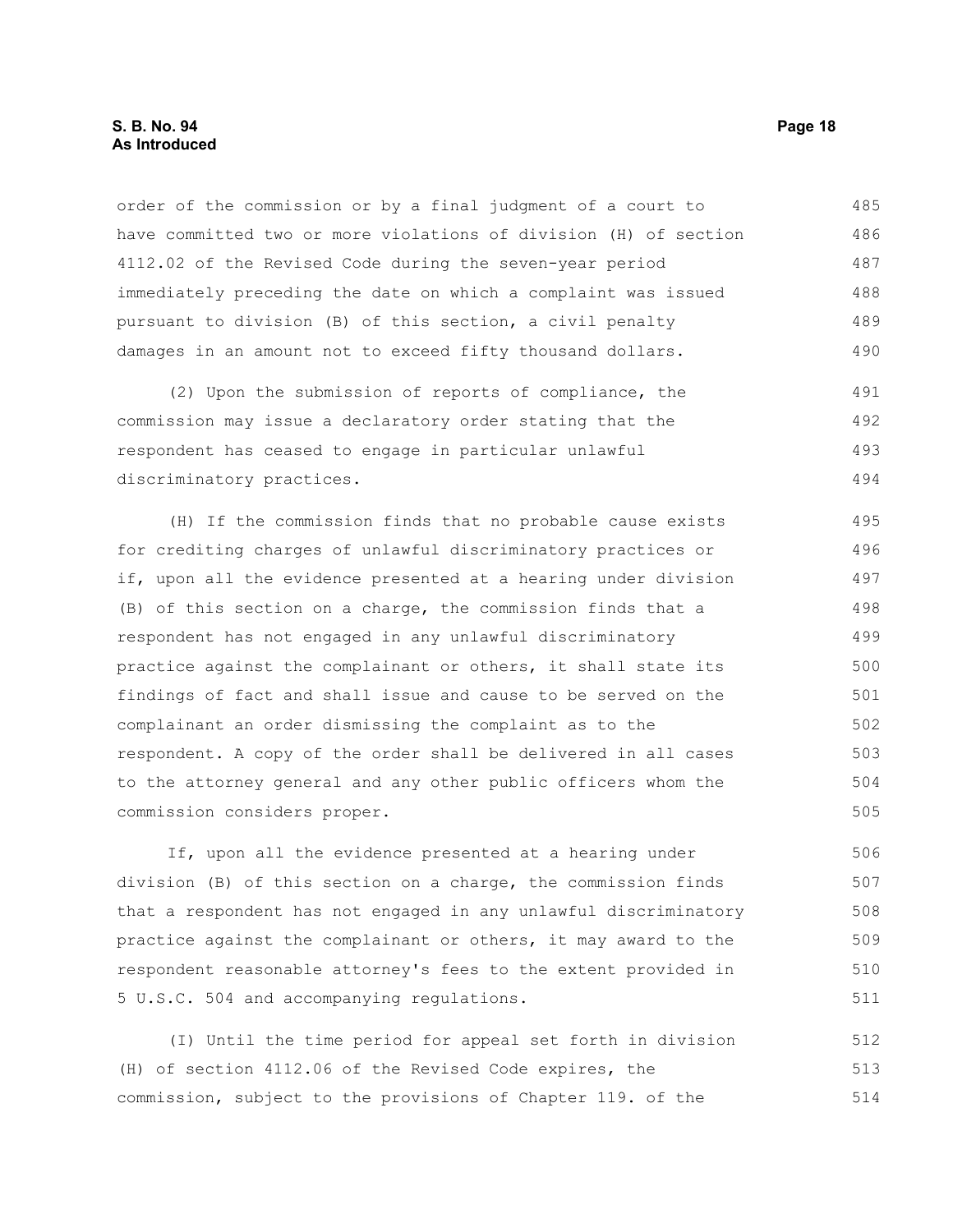Revised Code, at any time, upon reasonable notice, and in the manner it considers proper, may modify or set aside, in whole or in part, any finding or order made by it under this section. 515 516 517

**Sec. 4112.07.** Every person subject to division (A), (B), (C), (D), or (E) of section 4112.02 or to section 4112.025 of the Revised Code shall post in a conspicuous place or places on his the person's premises a notice to be prepared or approved by the commission that shall set forth excerpts of this chapter and other relevant information that the commission deems necessary to explain this chapter. 518 519 520 521 522 523 524

**Sec. 4113.71.** (A) As used in this section:

(1) "Employee" means an individual currently or formerly employed by an employer.

(2) "Employer" means the state, any political subdivision of the state, any person employing one or more individuals in this state, and any person directly or indirectly acting in the interest of the state, political subdivision, or such person. 528 529 530 531

(3) "Political subdivision" and "state" have the same meanings as in section 2744.01 of the Revised Code. 532 533

(B) An employer who is requested by an employee or a prospective employer of an employee to disclose to a prospective employer of that employee information pertaining to the job performance of that employee for the employer and who discloses the requested information to the prospective employer is not liable in damages in a civil action to that employee, the prospective employer, or any other person for any harm sustained as a proximate result of making the disclosure or of any information disclosed, unless the plaintiff in a civil action establishes, either or both of the following: 534 535 536 537 538 539 540 541 542 543

525